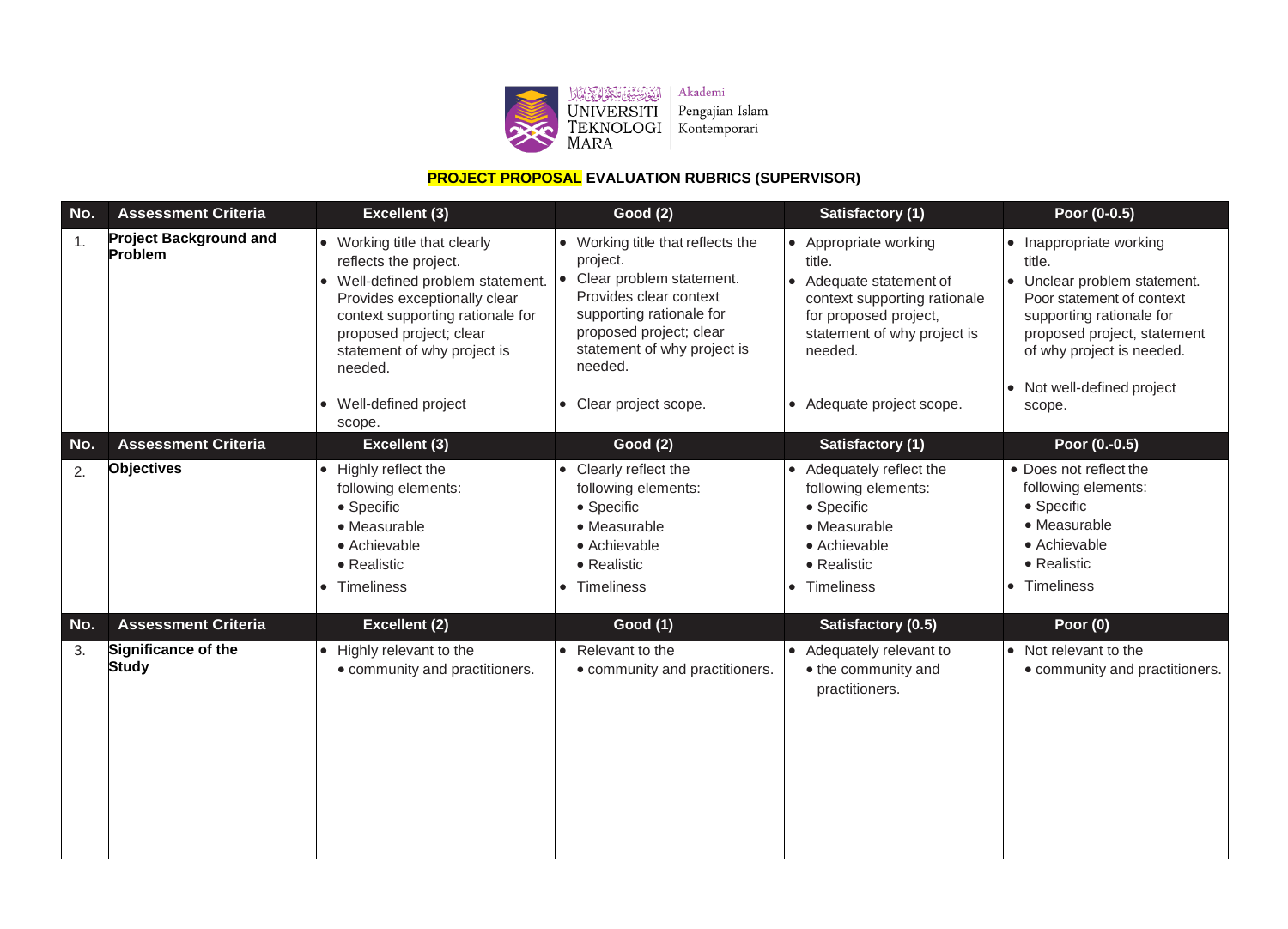## **PROJECT PROPOSAL EVALUATION RUBRICS (SUPERVISOR) (continued)**

| No. | <b>Assessment Criteria</b>           | Excellent (4-5)                                                                                                                                                                                                                                                                                                                                                                     | <b>Good (3)</b>                                                                                                                                                                                                                                                                                                                     | Satisfactory (2)                                                                                                                                                                                                                                                                                                                                      | Poor (0-1)                                                                                                                                                                                                                                             |
|-----|--------------------------------------|-------------------------------------------------------------------------------------------------------------------------------------------------------------------------------------------------------------------------------------------------------------------------------------------------------------------------------------------------------------------------------------|-------------------------------------------------------------------------------------------------------------------------------------------------------------------------------------------------------------------------------------------------------------------------------------------------------------------------------------|-------------------------------------------------------------------------------------------------------------------------------------------------------------------------------------------------------------------------------------------------------------------------------------------------------------------------------------------------------|--------------------------------------------------------------------------------------------------------------------------------------------------------------------------------------------------------------------------------------------------------|
| 4.  | Literature Review                    | • Thorough review of<br>empirical<br>and<br>relevant<br>citing<br>seminal<br>sources.<br>works in the field.<br>• Exemplary synthesis and<br>organization of literature that<br>is clearly linked to project<br>question.<br>Specific attention to<br>diversity issues<br>pertaining to project<br>topic.                                                                           | • Good review of relevant<br>and empirical sources, citing<br>seminal works in the field.<br>• Good synthesis and<br>literature organization of that<br>is clearly linked to project<br>question.<br>Attention to diversity<br>issues pertaining to<br>project topic.                                                               | • Adequate review of<br>relevant and empirical<br>sources.<br>• Adequate synthesis and<br>organization of literature that<br>is linked to project question.<br>Some attention to<br>diversity issues pertaining<br>to project topic.                                                                                                                  | • Incomplete or poorly<br>developed review of<br>literature.<br>• problems with<br>organization<br>weak linkage to<br>project topic.                                                                                                                   |
| No. | <b>Assessment Criteria</b>           | Excellent (4)                                                                                                                                                                                                                                                                                                                                                                       | <b>Good (3)</b>                                                                                                                                                                                                                                                                                                                     | <b>Satisfactory (2)</b>                                                                                                                                                                                                                                                                                                                               | Poor (0-1)                                                                                                                                                                                                                                             |
| 5.  | <b>Project Methodology</b>           | • Highly reflects the<br>following elements:<br>• Approach<br>• Methods<br>• Design<br>• Deliverables                                                                                                                                                                                                                                                                               | • Clearly reflects the<br>following elements:<br>• Approach<br>• Methods<br>• Design<br>• Deliverables                                                                                                                                                                                                                              | • Adequately reflects the<br>following elements:<br>• Approach<br>• Methods<br>• Design<br><b>Deliverables</b>                                                                                                                                                                                                                                        | • Poorly reflects the<br>following elements:<br>• Approach<br>• Methods<br>• Design<br>• Deliverables                                                                                                                                                  |
| No. | <b>Assessment Criteria</b>           | Excellent (3)                                                                                                                                                                                                                                                                                                                                                                       | <b>Good (2)</b>                                                                                                                                                                                                                                                                                                                     | <b>Satisfactory (1)</b>                                                                                                                                                                                                                                                                                                                               | Poor (0-0.5)                                                                                                                                                                                                                                           |
| 6.  | <b>Presentation of The</b><br>Report | • The report is well structured<br>and organized following the<br>standard research reporting<br>procedure/format.<br>• Sentences are complete and no<br>grammatical error, and they flow<br>together easily.<br>• All figures, graphs, charts and<br>drawings are accurate,<br>consistent with the text and of<br>good quality.<br>• Contain relevant references<br>and citations. | • The report is structured and<br>organized following the<br>standard research reporting<br>procedure/ format.<br>• Sentences are complete with<br>minor grammatical errors.<br>• Figures, graphs, charts and<br>drawings are not accurate<br>but consistent with the text.<br>• Contain some relevant<br>references and citations. | • The report is poorly structured<br>and organized but following the<br>standard research reporting<br>procedure/format.<br>• Sentences are complete with<br>minor grammatical errors.<br>• Figures, graphs, charts and<br>drawings are not accurate<br>and not consistent with the<br>text.<br>• Contain a few relevant<br>references and citations. | The report does not follow the<br>standard research reporting<br>procedure/ format.<br>• Poor grammar structure.<br>• All figures, graphs, charts and<br>drawings are of bad quality.<br>• Contain irrelevant<br>references and very few<br>citations. |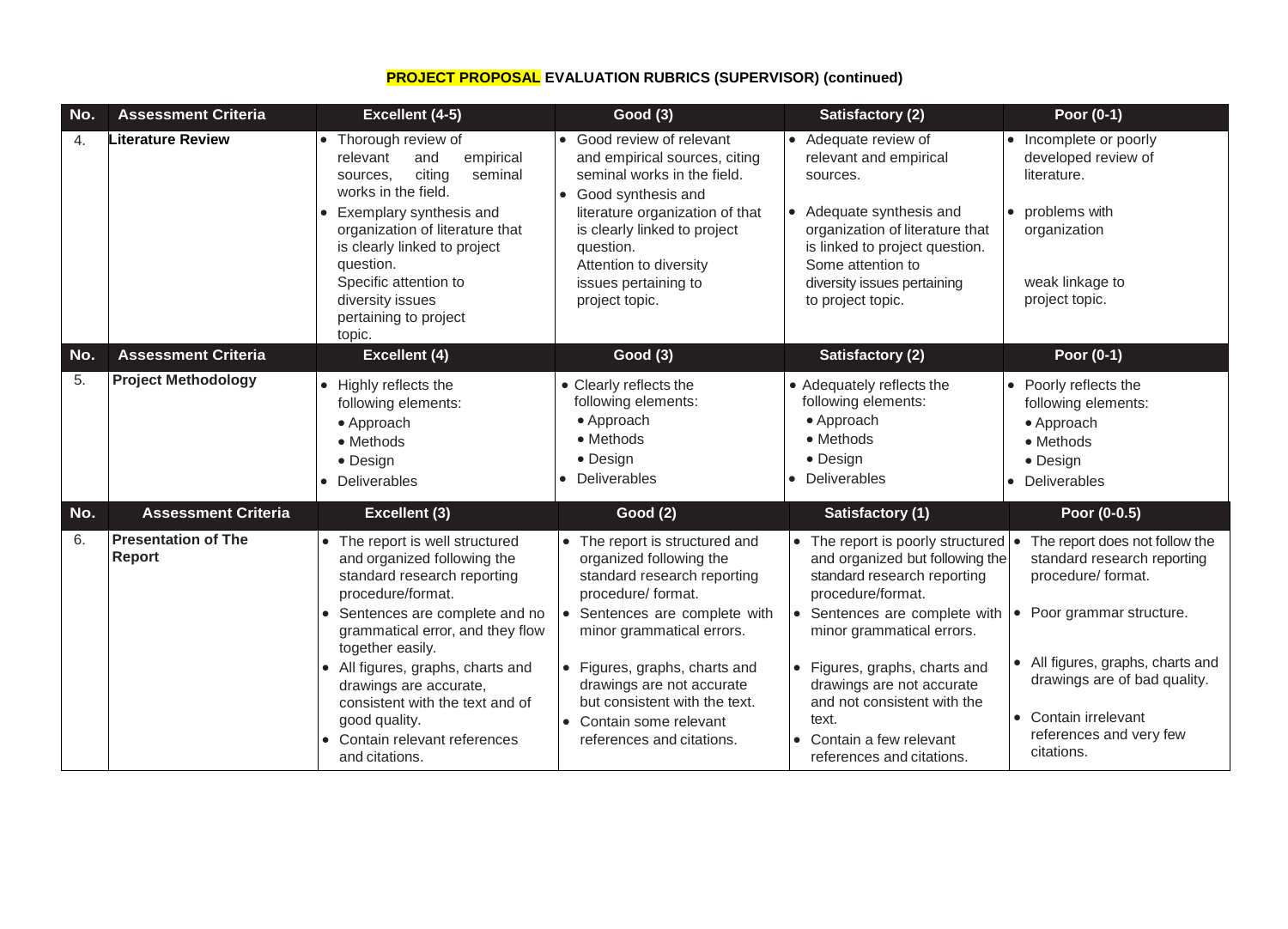

## **PROJECT REPORT EVALUATION RUBRICS**

| No. | <b>Assessment Criteria</b> | <b>Excellent (3)</b>                                                                                                                                                                                                                                                                                                                                                                                                                                                           | <b>Good (2)</b>                                                                                                                                                                                                                                                                                                                                                                                                                    | <b>Satisfactory (1)</b>                                                                                                                                                                                                                                                                                                                                                                                                                                                     | Poor (0-0.5)                                                                                                                                                                                                                                                                                                                                                                                                                                                                    |
|-----|----------------------------|--------------------------------------------------------------------------------------------------------------------------------------------------------------------------------------------------------------------------------------------------------------------------------------------------------------------------------------------------------------------------------------------------------------------------------------------------------------------------------|------------------------------------------------------------------------------------------------------------------------------------------------------------------------------------------------------------------------------------------------------------------------------------------------------------------------------------------------------------------------------------------------------------------------------------|-----------------------------------------------------------------------------------------------------------------------------------------------------------------------------------------------------------------------------------------------------------------------------------------------------------------------------------------------------------------------------------------------------------------------------------------------------------------------------|---------------------------------------------------------------------------------------------------------------------------------------------------------------------------------------------------------------------------------------------------------------------------------------------------------------------------------------------------------------------------------------------------------------------------------------------------------------------------------|
| 1.  | <b>Abstract</b>            | • Highly reflects the<br>following elements:<br>• Project motivation<br>• Methodology<br>• Findings                                                                                                                                                                                                                                                                                                                                                                            | • Clearly reflects the<br>following elements:<br>• Project motivation<br>• Methodology<br>• Findings                                                                                                                                                                                                                                                                                                                               | • Adequately reflects the<br>following elements:<br>• Project motivation<br>• Methodology<br>• Findings                                                                                                                                                                                                                                                                                                                                                                     | • Does not reflect the<br>following elements:<br>• Project motivation<br>• Methodology<br>• Findings                                                                                                                                                                                                                                                                                                                                                                            |
| No. | <b>Assessment Criteria</b> | <b>Excellent (3)</b>                                                                                                                                                                                                                                                                                                                                                                                                                                                           | <b>Good (2)</b>                                                                                                                                                                                                                                                                                                                                                                                                                    | <b>Satisfactory (1)</b>                                                                                                                                                                                                                                                                                                                                                                                                                                                     | Poor (0-0.5)                                                                                                                                                                                                                                                                                                                                                                                                                                                                    |
| 2.  | Introduction               | • Working title that clearly<br>reflects the project.<br>• Well-defined problem<br>statement. Provides<br>exceptionally clear context<br>supporting rationale for<br>project; clear statement of<br>why project is needed.<br>Objectives - highly reflect<br>the following elements:<br>a. Specific<br>b. Measurable<br>c. Achievable<br>d. Realistic<br>e. Timeliness<br>• Well-defined project<br>scope.<br>• Project highly relevant to the<br>community and practitioners. | • Working title that reflects<br>the project.<br>• Clear problem statement.<br>Provides clear context<br>supporting rationale for project;<br>clear statement of why project<br>is needed.<br>• Objectives - clearly reflect<br>the following elements:<br>a Specific<br>b. Measurable<br>c. Achievable<br>d. Realistic<br>e. Timeliness<br>• Clear project scope.<br>• Project relevant to the<br>community and<br>practitioners. | • Appropriate working title<br>that reflects the project.<br>• Adequate problem<br>statement. Provides<br>context supporting<br>rationale for project;<br>statement of why project<br>is needed.<br>• Objectives - adequately<br>reflect the following<br>elements:<br>a. Specific<br>b. Measurable<br>c. Achievable<br>d. Realistic<br>e. Timeliness<br>Adequate project scope.<br>$\bullet$<br>• Project adequately<br>relevant to the<br>community and<br>practitioners. | • Inappropriate working title<br>that does not reflect the<br>project.<br>• Unclear problem<br>statement, poor statement of<br>context supporting rationale for<br>project; statement of why<br>project is needed.<br>• Objectives - does not<br>reflect the following<br>elements:<br>a. Specific<br>b. Measurable<br>c. Achievable<br>d. Realistic<br>e. Timeliness<br>• Not well-defined project<br>scope.<br>Project not relevant to the<br>community and<br>practitioners. |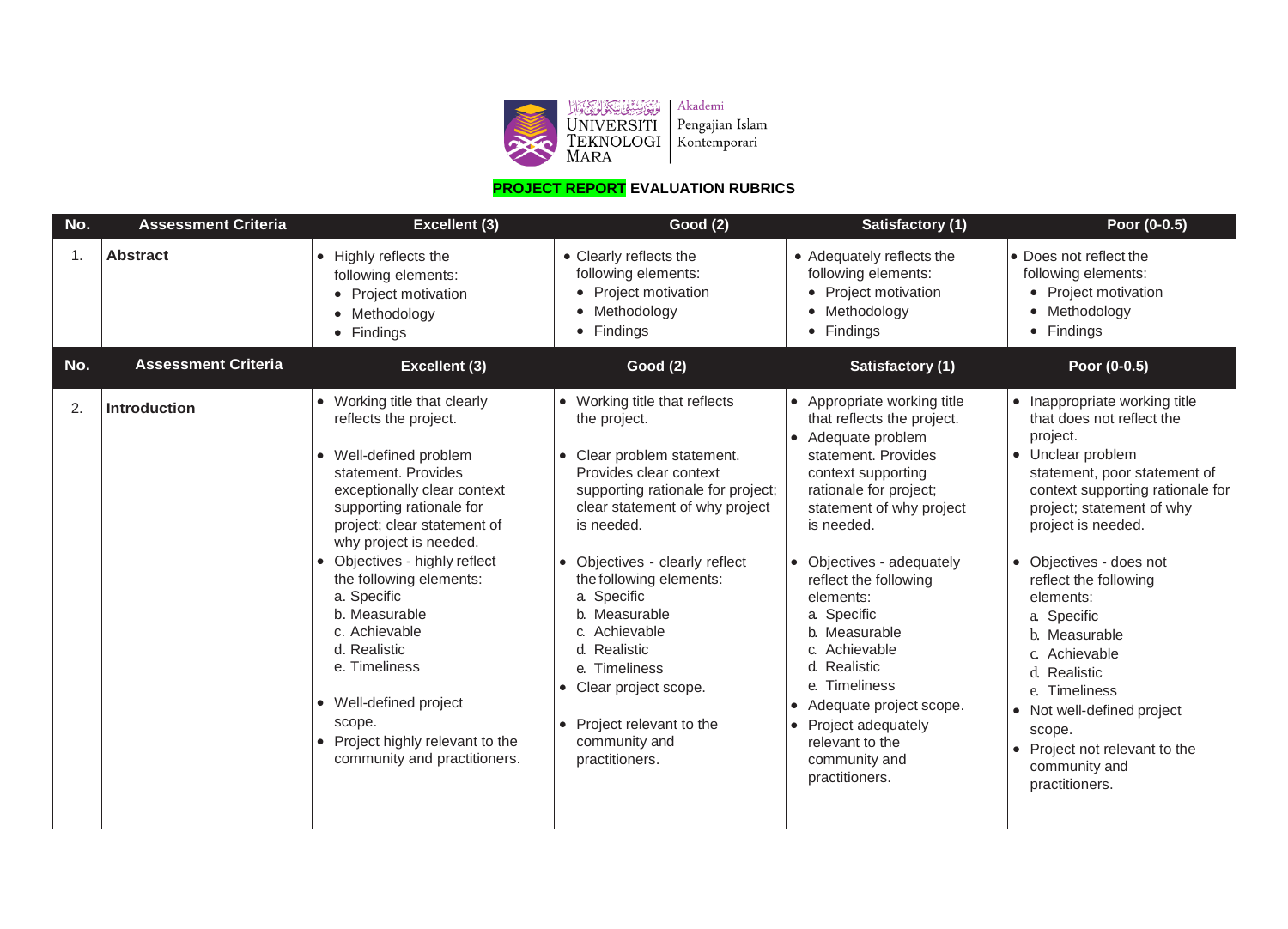| No. | <b>Assessment Criteria</b>               | <b>Excellent (5)</b>                                                                                                                                                                                                                                                                | Good (3-4)                                                                                                                                                                                                                                                         | <b>Satisfactory (2)</b>                                                                                                                                                                                                                         | Poor (0-1)                                                                                                                           |
|-----|------------------------------------------|-------------------------------------------------------------------------------------------------------------------------------------------------------------------------------------------------------------------------------------------------------------------------------------|--------------------------------------------------------------------------------------------------------------------------------------------------------------------------------------------------------------------------------------------------------------------|-------------------------------------------------------------------------------------------------------------------------------------------------------------------------------------------------------------------------------------------------|--------------------------------------------------------------------------------------------------------------------------------------|
| 3.  | <b>Literature Review</b>                 | Thorough review of relevant<br>and empirical sources, citing<br>seminal works in the field.<br>Exemplary synthesis and<br>organization of literature that is<br>clearly linked to project<br>question.<br>Specific attention to diversity<br>issues pertaining to project<br>topic. | • Good review of relevant and<br>empirical sources, citing<br>seminal works in the field.<br>• Good synthesis and<br>organization of literature that is<br>clearly linked to project<br>question.<br>Attention to diversity issues<br>pertaining to project topic. | • Adequate review of relevant<br>and empirical sources.<br>• Adequate synthesis and<br>organization of literature Ithat<br>is linked to project question.<br>Some attention to diversity<br>$\bullet$<br>issues pertaining to project<br>topic. | • Incomplete or poorly<br>developed review of<br>literature.<br>• Problems with<br>organization.<br>• Weak linkage to project topic. |
|     | No. Assessment Criteria                  | <b>Excellent (4)</b>                                                                                                                                                                                                                                                                | <b>Good (3)</b>                                                                                                                                                                                                                                                    | <b>Satisfactory (2)</b>                                                                                                                                                                                                                         | Poor (0-1)                                                                                                                           |
| 4.  | Methodology                              | Highly reflects the<br>following elements:<br>• Approach<br>• Methods<br>• Design<br>• Deliverables                                                                                                                                                                                 | Clearly reflects the<br>following elements:<br>• Approach<br>• Methods<br>• Design<br>• Deliverables                                                                                                                                                               | Adequately reflects the<br>following elements:<br>Approach<br>$\bullet$<br>Methods<br>Design<br>$\bullet$<br>Deliverables<br>$\bullet$                                                                                                          | • Poorly reflects the<br>following elements:<br>• Approach<br>• Methods<br>• Design<br>• Deliverables                                |
| No. | <b>Assessment Criteria</b>               | Excellent (19-24)                                                                                                                                                                                                                                                                   | Good (13-18)                                                                                                                                                                                                                                                       | Satisfactory (7-12)                                                                                                                                                                                                                             | Poor (0-6)                                                                                                                           |
| 5.  | <b>Results/Findings/Prototype</b>        | Professional looking and<br>accurate representation of the<br>results in tables and/or graphs.<br>Graphs and tables are labeled<br>and titled. Critical analysis of the<br>results.                                                                                                 | • Accurate representation of the<br>results in tables and/or<br>graphs. Graphs and tables<br>are labeled and titled. Contain<br>some result analysis.                                                                                                              | Accurate representations of<br>the results in written form, but<br>no graphs or tables are<br>presented.                                                                                                                                        | • Results are not shown or are<br>inaccurate.                                                                                        |
|     | No. Assessment Criteria                  | Excellent (8-9)                                                                                                                                                                                                                                                                     | Good (6-7)                                                                                                                                                                                                                                                         | Satisfactory (3-5)                                                                                                                                                                                                                              | Poor (0-2)                                                                                                                           |
| 6.  | <b>Conclusion And</b><br>Recommendations | Conclusion includes the<br>findings, lesson learned from<br>the project.<br>• Future recommendations<br>to real life situations are well<br>stated.                                                                                                                                 | • Conclusion includes the<br>findings and lesson learned<br>from the project.<br>Recommendations for<br>future work are stated.                                                                                                                                    | • Conclusion includes the<br>findings or lesson learned<br>from the project.<br>Some recommendations<br>for future work are<br>stated.                                                                                                          | • No conclusion or<br>recommendations were<br>included in the report.                                                                |

# **PROJECT REPORT EVALUATION RUBRIC (continued)**